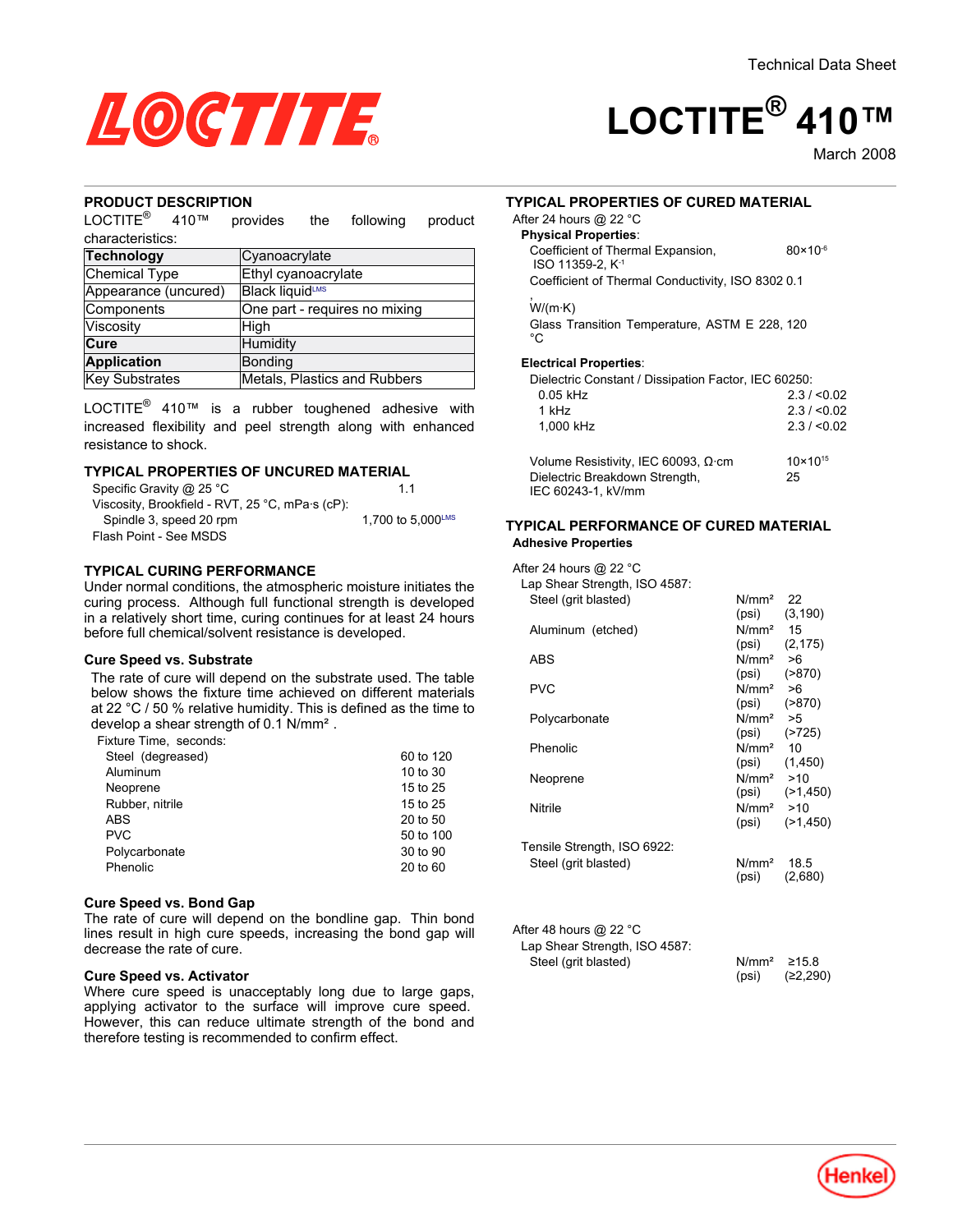Cured for 24 hours @ 22 °C, followed by 24 hours @ 121 °C, tested @ 22 °C

| Lap Shear Strength, ISO 4587: |       |                                  |
|-------------------------------|-------|----------------------------------|
| Steel (grit blasted)          |       | $N/mm^2 \ge 19.3$ <sup>LMS</sup> |
|                               | (psi) | (≥2,800)                         |

#### **TYPICAL ENVIRONMENTAL RESISTANCE**

After 1 week @ 22 °C Lap Shear Strength, ISO 4587: Mild steel (grit blasted)

#### **Hot Strength**



#### **Heat Aging**

Aged at temperature indicated and tested @ 22 °C



#### **Chemical/Solvent Resistance**

Aged under conditions indicated and tested @ 22 °C.

|                                  |    | % of initial strength |      |       |
|----------------------------------|----|-----------------------|------|-------|
| <b>Environment</b>               | °C | 100 h                 | 500h | 1000h |
| Motor oil (MIL-L-46152)          | 40 | 85                    | 85   | 85    |
| Gasoline                         | 22 | 90                    | 70   | 70    |
| Isopropanol                      | 22 | 75                    | 75   | 75    |
| Industrial methylated<br>spirits | 22 | 95                    | 95   | 80    |
| 1.1.1 Trichloroethane            | 22 | 80                    | 70   | 50    |
| Freon TA                         | 22 | 90                    | 90   | 85    |
| Heat/humidity 95% RH             | 40 | 100                   | 100  | 100   |

## **GENERAL INFORMATION**

**This product is not recommended for use in pure oxygen and/or oxygen rich systems and should not be selected as a sealant for chlorine or other strong oxidizing materials**

#### **For safe handling information on this product, consult the Material Safety Data Sheet (MSDS).**

#### **Directions for use**

- 1. For best performance bond surfaces should be clean and free from grease.
- 2. This product performs best in thin bond gaps (0.05 mm).
- 3. Excess adhesive can be dissolved with Loctite cleanup solvents, nitromethane or acetone.

#### **Loctite Material SpecificationLMS**

LMS dated June 13, 2001. Test reports for each batch are available for the indicated properties. LMS test reports include selected QC test parameters considered appropriate to specifications for customer use. Additionally, comprehensive controls are in place to assure product quality and consistency. Special customer specification requirements may be coordinated through Henkel Quality.

#### **Storage**

Store product in the unopened container in a dry location. Storage information may be indicated on the product container labeling.

**Optimal Storage: 2 °C to 8 °C. Storage below 2 °C or greater than 8 °C can adversely affect product properties.** Material removed from containers may be contaminated during use. Do not return product to the original container. Henkel Corporation cannot assume responsibility for product which has been contaminated or stored under conditions other than those previously indicated. If additional information is required, please contact your local Technical Service Center or Customer Service Representative.

#### **Conversions**

 $(^{\circ}C$  x 1.8) + 32 =  $^{\circ}F$ kV/mm x 25.4 = V/mil  $mm / 25.4 = inches$  $µm / 25.4 = mli$  $N \times 0.225 = lb$  $N/mm \times 5.71 = lb/in$  $N/mm<sup>2</sup>$  x 145 = psi MPa x 145 = psi  $N·m \times 8.851 = lb·in$  $N·m \times 0.738 = lb·ft$  $N·mm \times 0.142 = oz·in$  $mPa·s = cP$ 

Henkel Americas +860.571.5100 Henkel Europe +49.89.320800.1800 Henkel Asia Pacific +86.21.2891.8863 **For the most direct access to local sales and technical support visit: www.henkel.com/industrial**